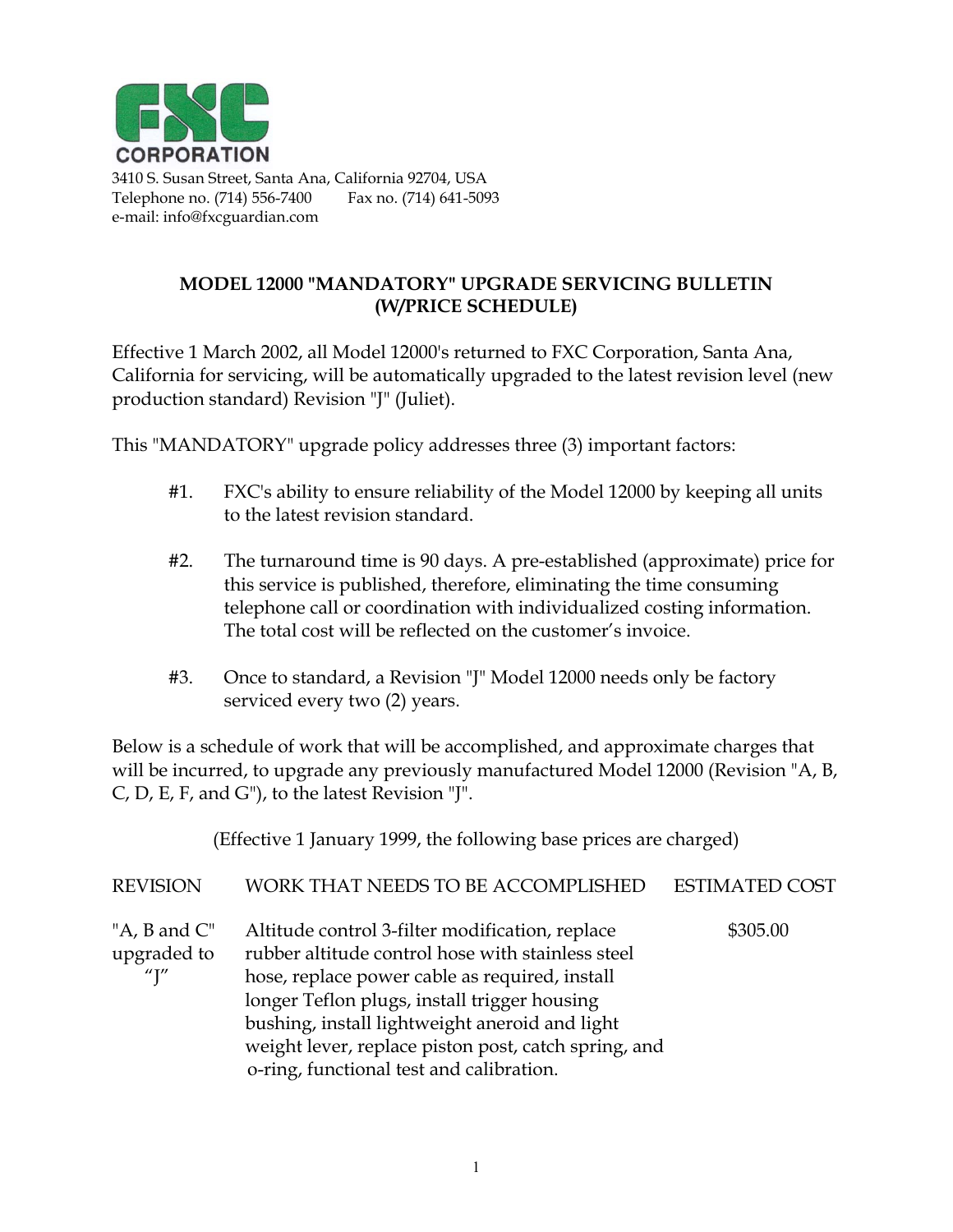

| <b>REVISION</b>              | WORK THAT NEEDS TO BE ACCOMPLISHED                                                                                                                                                                                                                                                   | <b>ESTIMATED COST</b> |
|------------------------------|--------------------------------------------------------------------------------------------------------------------------------------------------------------------------------------------------------------------------------------------------------------------------------------|-----------------------|
| "D"<br>upgrade to<br>"T"     | Altitude control 3-filter modification, replace<br>power cable as required, install longer Teflon<br>plugs, install trigger housing bushing, install lightweight<br>aneroid and lightweight lever, replace piston post,<br>catch spring and o-ring, functional test and calibration. | \$275.00              |
| "E, F"<br>upgraded to<br>"J" | Altitude control 3-filter modification, replace<br>power cable as required, install longer Teflon<br>plugs, install trigger housing bushing, replace the<br>piston post, catch spring and o-ring, functional test and<br>calibration.                                                | \$186.00              |
| "G"<br>upgrade to<br>"]"     | Altitude control 3-filter modification, replace<br>power cable as required, replace the piston<br>post, catch spring and o-ring, functional test and<br>calibration.                                                                                                                 | \$145.00              |
|                              | The 2-year service of the Model 12000 revision "J" (Juliet) will include                                                                                                                                                                                                             | \$125.00              |

"Function Test and Calibration" and replacement of the piston post, and o-ring. The catch spring and bumper will be replaced as required.

## **NOTE: Additional charges for incidental parts will increase total charges as estimated above. Incidental charges can only be determined upon inspection and evaluation of the AAD on a case to case basis.**

EXPANSION - BENEFIT OF CHANGES:

1. Work effort: Altitude control 3 filter modification. Explanation: Maintains reliability in the event the primary filter becomes blocked or plugged by dirt. 2. Work Effort: Replace nylon coated power cable as required. Explanation: Prevent potential chaffing of the nylon coating after prolonged use and improper latching of the power cable. 3. Work Effort: Lightweight aneroid and lightweight lever. Explanation: Reduces shock subjected to the altitude control mechanism and potential inadvertent firing during main canopy deployment if too close to the present release altitude.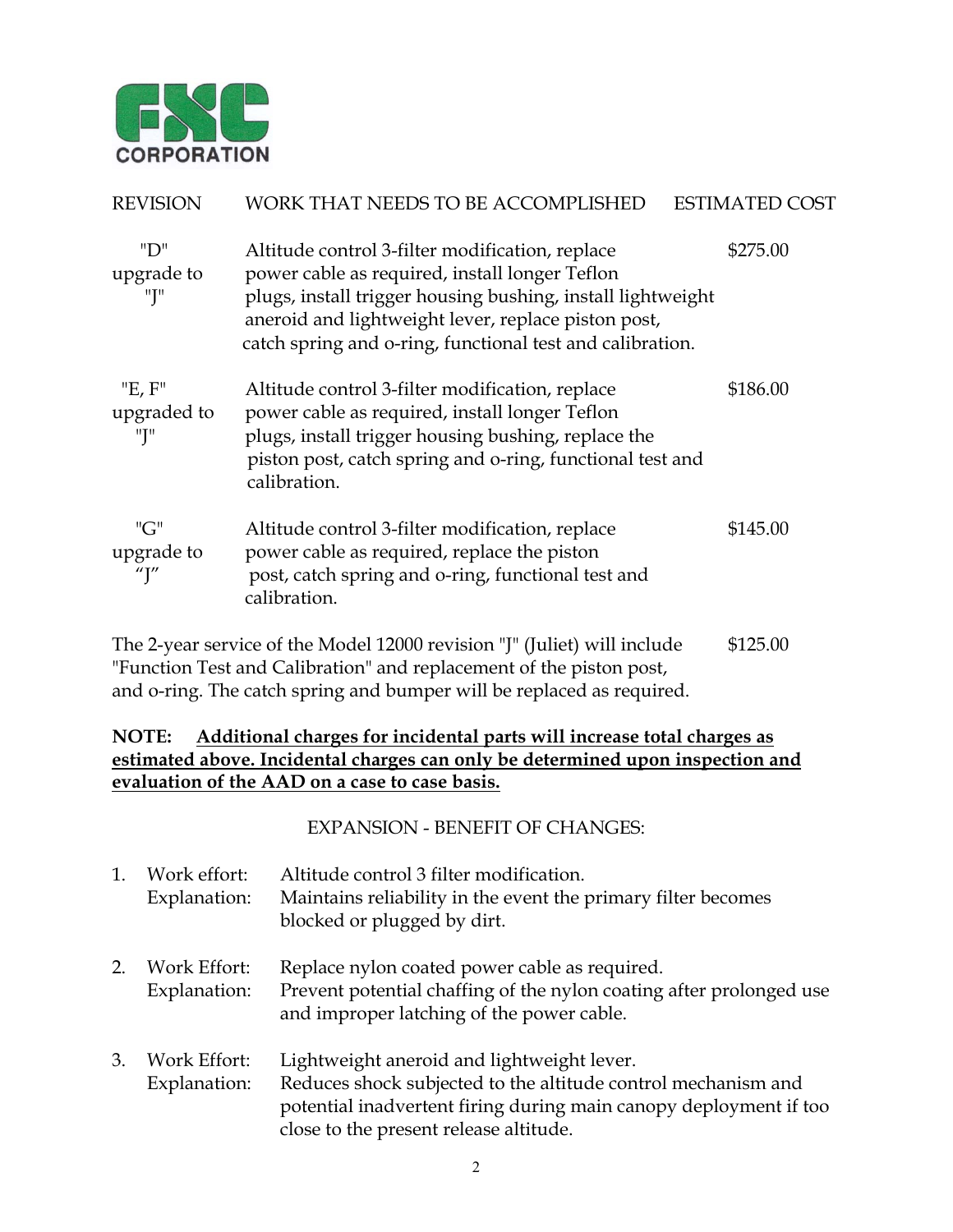

4. Work Effort: Replace rubber altitude control hose with stainless steel. Explanation: Increases durability and prolongs useful life. Prevents stretching which may cause inadvertent firing.

EXPANSION - BENEFIT OF CHANGES:

- 5. Work Effort: Install longer Teflon plugs. Explanation: Protects and maintains internal power cable and operational alignment.
- 6. Work Effort: Install trigger housing bushing. Explanation: Minimize wearing of the latch pivot point during cocking.

## NOTES:

- #1. FXC standard policy of requiring a functional test in an altitude Test Chamber at each re-pack cycle on the reserve, or every 6-months if mounted on a main parachute assembly remains unchanged.
- #2. Above charges are FOB, Santa Ana, California.
- #3. All customers are encouraged to utilize payment by VISA or MASTER CARD. (Include expiration date)
- #4. Units sent to FXC should be forwarded freight prepaid.
- #5. An additional \$10.00 must be included with your unit to cover the costs of the return shipment within the U.S.A. (\$45.00 for International return shipments).
- #6. For International customers, send Air Parcel post only, and do not claim the value above \$250.00 U.S. for custom duties purposes. Otherwise any additional costs for custom will be added to the repair changes. International clients must use a VISA or MASTER CARD for timely handling of repairs.
- #7. Any minor incidental charges will be billed COD.
- #8. Any questions can be directed to: FXC Corporation Marketing Department, Stephanie Pinnell or Rick Velazquez. Tel: (714) 556-7400 Fax: (714) 641-5093 e-mail: info@fxcguardian.com